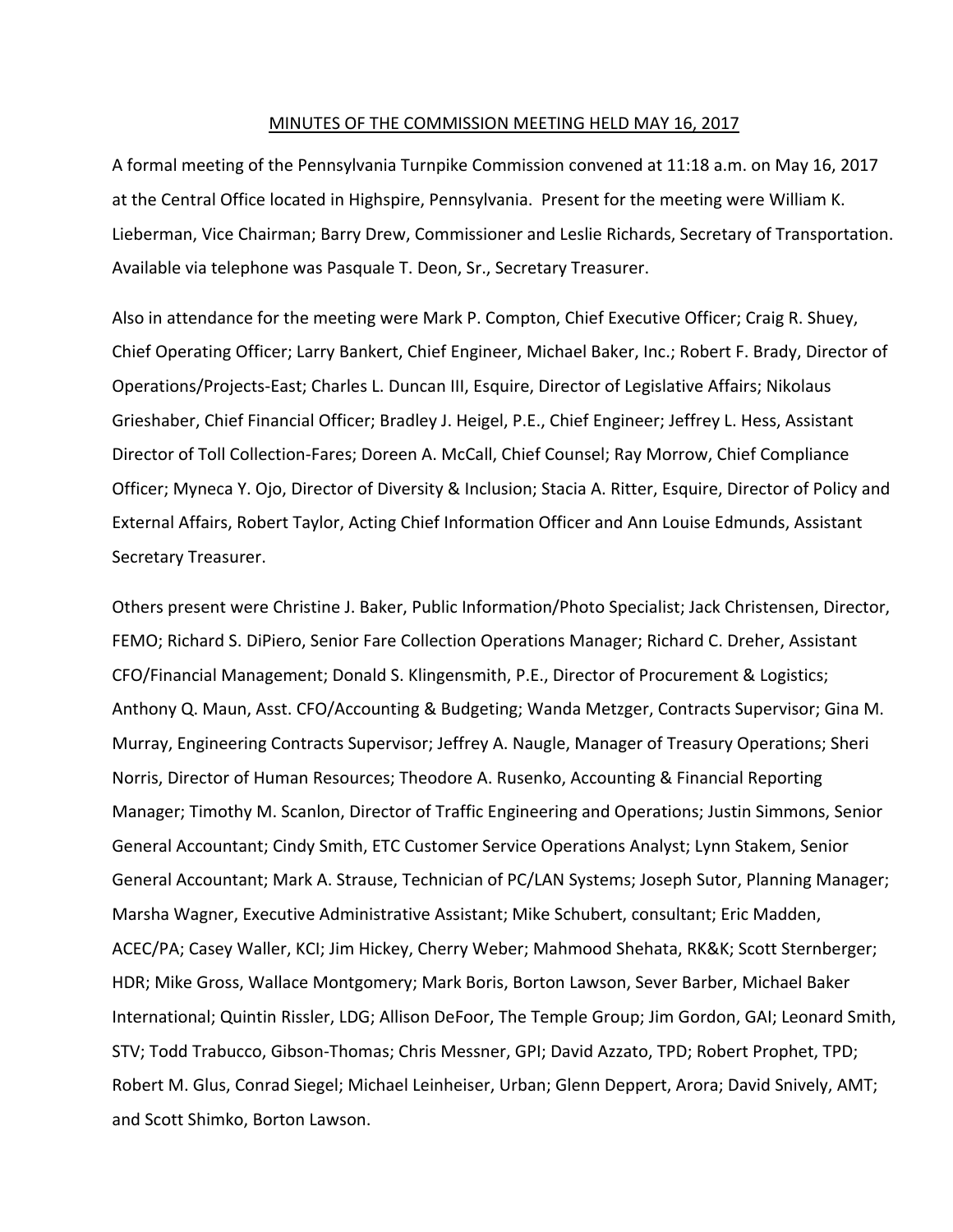#### $\frac{1}{2}$

Ms. Edmunds led the Commissioners, staff and visitors in the Pledge of Allegiance.

 $\bullet$ 

The Assistant Secretary Treasurer, Ann Louise Edmunds, called the roll and declared a quorum present.

 $\bullet^{\bullet}_{\bullet}$ 

## SUNSHINE ANNOUNCEMENT

The Commissioners met in Executive Session prior to today's Formal Agenda Session to consider matters of Personnel, which included a promotion, lateral, new hires and vacancies.

The Commissioners also discussed Docket No. 17‐10772 and engaged in non‐deliberative informational discussions regarding various actions and matters, which have been approved at previous public meetings.

❖

## PUBLIC COMMENT

Ms. Edmunds: The public is welcome to address the Commission regarding items listed on the Agenda or other items not listed on the Agenda that are within the Commission's authority or control.

In order to conduct an orderly and effective meeting, all persons wishing to address the Commission should have signed in a requested time to speak. If you have not done so, you are invited to do so at this time.

There were no requests to address the Commission.

 $\cdot$ 

## MINUTES OF THE MEETING

Motion‐That the Minutes of the meeting held May 2, 2017 be approved and filed as submitted ‐were made by Commissioner Richards, seconded by Commissioner Drew, and passed unanimously.

 $\bullet^{\bullet}_{\bullet} \bullet$ 

## **COMMUNICATIONS**

Motion‐That the Commission approves the memos received from the Chief Counsel and the Director of Procurement and Logistics–was made by Commissioner Richards, seconded by Commissioner Drew, and passed unanimously.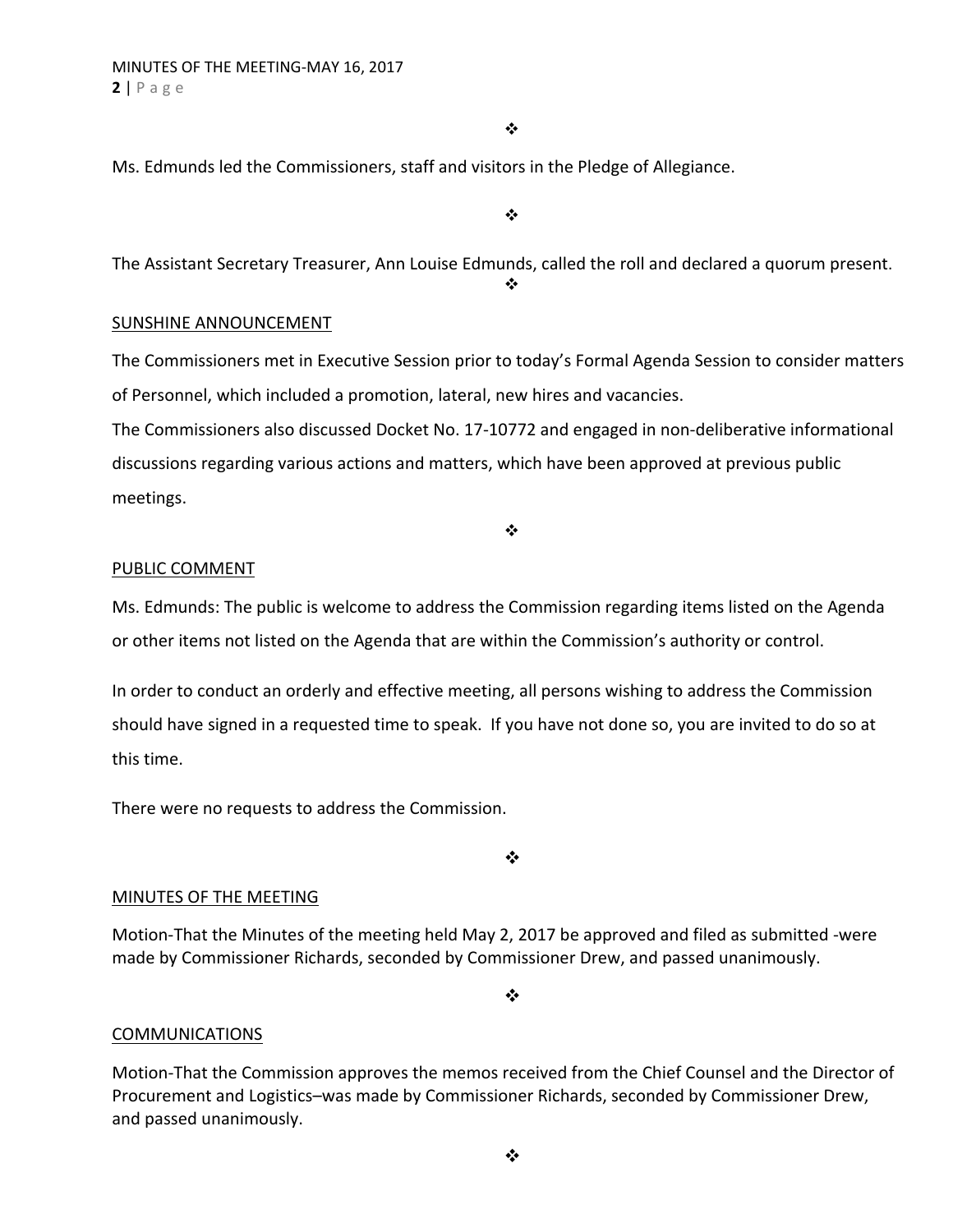MINUTES OF THE MEETING‐MAY 16, 2017 **3** | Page

### PERSONNEL

Motion‐That the Commission approves the Personnel as submitted‐was made by Commissioner Richards, seconded by Commissioner Drew, and passed unanimously.

❖

UNFINISHED BUSINESS No unfinished business to discuss.

 $\cdot$ 

## NEW BUSINESS

Motion‐That the Commission approves the award of services and authorize the negotiation and execution of an agreement with the selected firm for the item listed in memo "a":

- a. T00040, Scranton Beltway design services; the highly‐recommended firms in alphabetical order:
	- Urban Engineers, Inc.-AWARDED
	- Gibson-Thomas Engineering Co., Inc.
	- GAI Consultants, Inc.

‐was made by Commissioner Richards, seconded by Commissioner Drew; Commissioner Lieberman abstained.

VICE CHAIRMAN LIEBERMAN: I abstain on this item because a sub‐consultant (Monaloh Basin) is a client of my firm.

Motion‐That the Commission approves the award of services and authorize the negotiation and execution of an agreement with the selected firm for the items listed in memos "b" through "f":

- b. RFP #7710, medical benefits plan;
	- Highmark Blue Shield & Aetna Life Insurance Co.-AWARDED
	- Aetna Life Insurance Co.

‐was made by Commissioner Richards, seconded by Commissioner Drew and approved unanimously.

- c. RFP #7710, prescription drug benefits plan;
	- CaremarkPCS Health, L.L.C (CVS/Caremark Pharmacy Benefit Manager)‐AWARDED

‐was made by Commissioner Richards, seconded by Commissioner Drew and approved unanimously.

d. RFP #7710, dental benefits plan; the highly‐recommended firms in alphabetical order:

● United Concordia Companies, Inc.-AWARDED

‐was made by Commissioner Richards, seconded by Commissioner Drew and approved unanimously.

e. RFP #7710, vision benefits plan; the highly‐recommended firms in alphabetic order:

● Highmark Blue Shield/Davis Vision-AWARDED

‐was made by Commissioner Richards, seconded by Commissioner Drew and approved unanimously.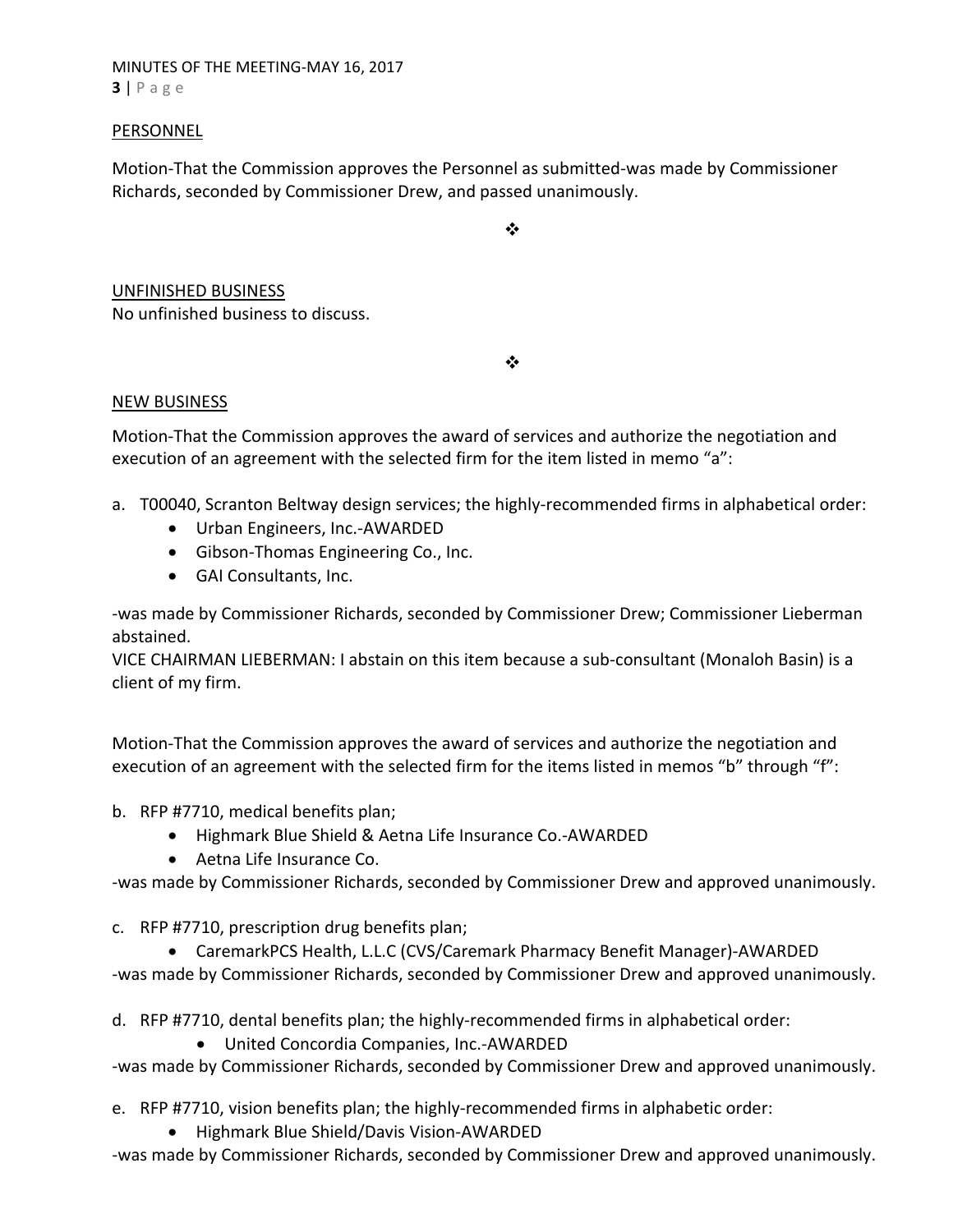## MINUTES OF THE MEETING‐MAY 16, 2017

**4** | Page

- f. T00052/T00053, two (2) open‐end engineering traffic engineering services systemwide;
	- Traffic Planning and Design, Inc.-AWARDED
	- Pennoni Associates, Inc.-AWARDED
	- Rummel, Klepper & Kahl, LLP
	- Whitman, Requardt and Assoc., LLP

‐was made by Commissioner Richards, seconded by Commissioner Drew and approved unanimously.

 $\frac{1}{2}$ 

## AGREEMENTS

Motion‐That the Commission approves the negotiation and execution of Agreements, Amendments and approve advertising for services for the items listed in memos "a" through "d":

- a. Agreements for open‐end drilling contracts to the lowest responsive and responsible bidders, at a not-to-exceed amount of \$900,000.00 each or a term of 3-years, whichever occurs first:
	- Armstrong Drilling, Inc. MP 0.00 to MP 247.30, the Greensburg Bypass, Beaver Valley Expressway, Mon/Fayette Expressway and the Southern Beltway;
	- TRC Engineers, Inc. MP 247.30 to MP 359.00 and the Northeast Extension
- b. Easement Agreements with Sunoco Pipeline, L.P, to permit Sunoco to install an additional pipeline on surplus parcels in Cumberland County (6 parcels) and Chester County (3 parcels); for a total payment to the Commission of \$199,858.00; the Commission previously approved the installation of a similar pipeline for Sunoco on the same parcels on October 18, 2016 (item F‐2b);
- c. Agility Agreement with the Pennsylvania Department of Transportation (PennDOT) to permit the agencies to share best practice ideas, resources and to work jointly through the agility work plan process;
- d. Amendments to our agreements with Information Logistics for web site consulting and smartphone application hosting services, exercising the option to renew the agreements for an additional 2‐ year period (through December 27, 2019), at a not‐to‐exceed amount of \$900,000.00 and \$100,000.00 each per year, respectively; and approve advertising for web consulting and smartphone application hosting services.

‐was made by Commissioner Richards, seconded by Commissioners Drew, and passed unanimously.

 $\cdot$ 

# RIGHT‐OF‐WAY REQUESTS

Motion-That the Commission approves the Right-of-Way Request for the items listed in memos "a" and "b":

a. Adopt the proposed Property Acquisition Resolution for Right‐of‐Way #17156 (Daniel C. & Holly J. Bishop), a partial take parcel necessary for construction of the Southern Beltway, US 22 to I‐79 by authorizing payment of \$850.00 representing Estimated Just Compensation to a firm named at a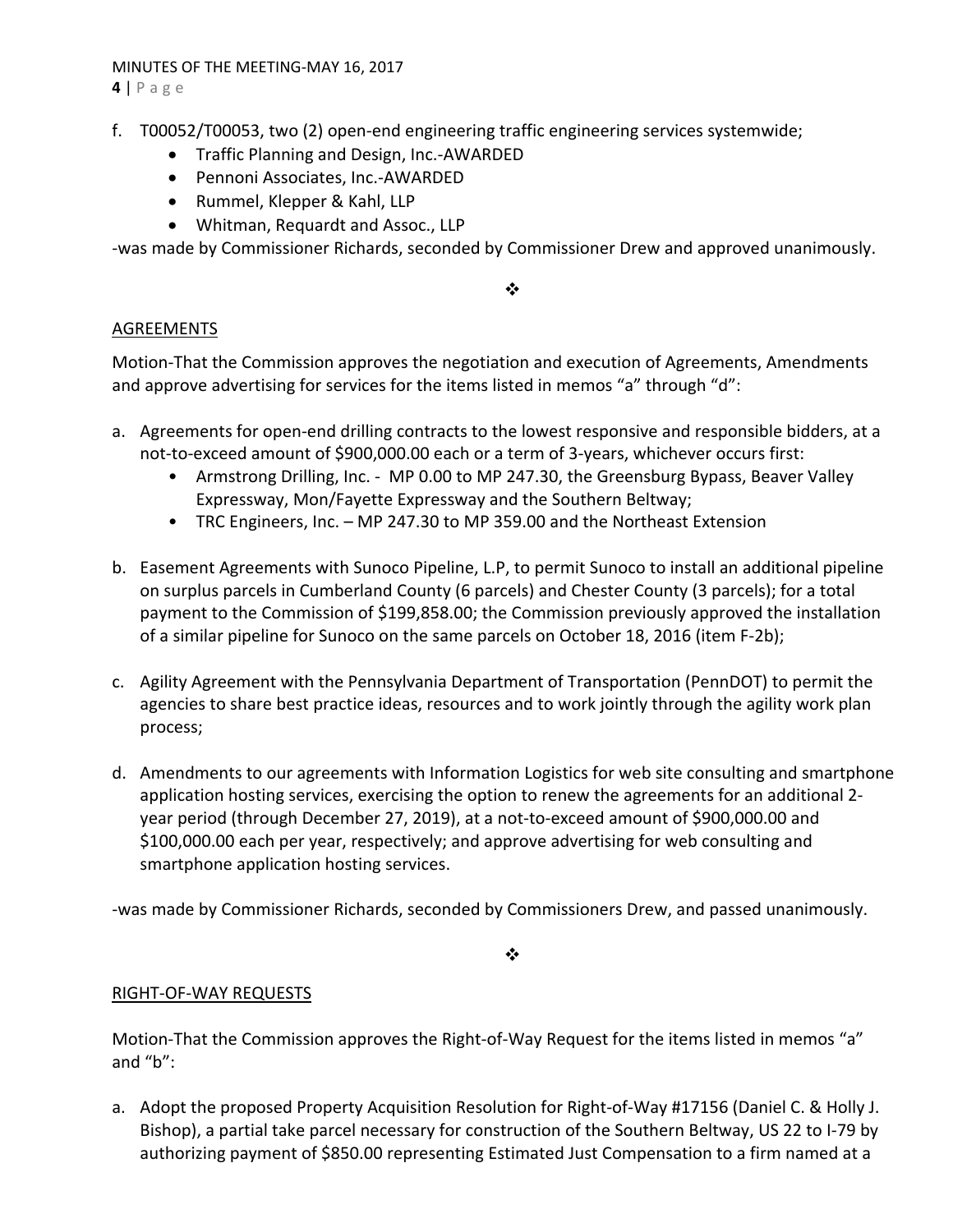MINUTES OF THE MEETING‐MAY 16, 2017 **5** | Page

later date; and authorize payment of additional statutory damages as calculated by the Right‐of‐ Way Administrator and approved by the Chief Counsel;

b. Acquisition of Right‐of‐Way #6084‐E (SNH Medical Office Properties Trust), a partial take parcel necessary for installation of pre‐entry ITS from MP 286.00 to MP 343.00 by authorizing payment of \$1,998.00 representing fair market value and pro-rated taxes to SNH Medical Office Properties Trust; authorize the appropriate Commission officials to execute the Agreement of Sale, and other documents that may be required for closing; authorize the payment of additional statutory damages as calculated by the Right‐of‐Way Administrator and approved by the Chief Counsel; and payment of fair market value to the property owner is contingent upon its delivery of a deed prepared by the Legal Department.

‐was made by Commissioner Richards, seconded by Commissioner Drew, and passed unanimously.

## ❖

## ADVERTISING

Motion-That the Commission approves advertising for the items listed in memos "a" and "b":

- a. Qualified professionals for real estate title and closing services, real estate appraisal services and machinery and equipment appraisal services; to create pools of the qualified professionals, and inclusion of the selected qualified firms in the various established pools;
- b. Two (2) open‐end drilling contracts.

‐was made by Commissioner Richards, seconded by Commissioner Drew, and passed unanimously.

# $\frac{1}{2}$

# PURCHASE ORDER

Motion‐That the Commission approves the Issuance of Purchase Orders for the items listed in memos "a" and  $"c"$ :

a. Herbicides, exercising the option to renew the agreements for an additional year (through April 30, 2018):

| <b>Arborchem Products</b>       | \$150,000.00 |
|---------------------------------|--------------|
| <b>Crop Production Services</b> | 75,000.00    |
| SiteOne Landscape Supply LLC    | 2,500.00     |
| Allegare LLC                    | 1,000.00     |
| CWC Chemical Inc.               | 6,500.00     |
| <b>TOTAL RENEWAL:</b>           | \$235,000.00 |

c. Uniform rentals (electricians and plumbers), exercising the option to renew the agreement for an additional 3‐years (June 1, 2017‐May 31, 2020) with CINTAS Corp.; at a cost of \$98,111.00.

‐was made by Commissioner Richards, seconded by Commissioner Drew, and passed unanimously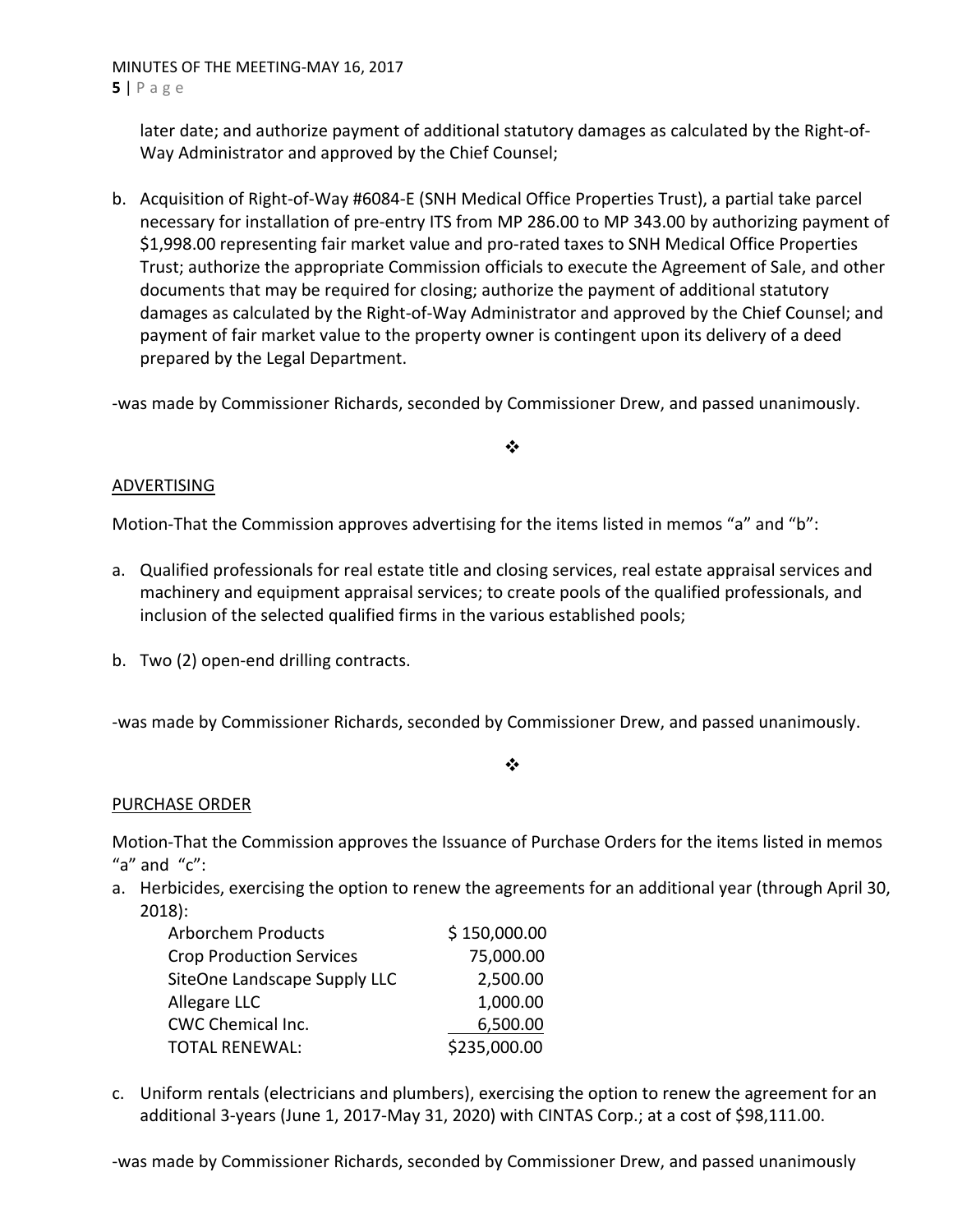Motion‐That the Commission approves the Issuance of Purchase Orders for the item listed in memo  $"b"$ :

b. Bituminous material, exercising the option to renew the agreements for an additional year (through May 31, 2018):

| (UIIUUKII IVIUV JI, ZUIU).        |                  |                |
|-----------------------------------|------------------|----------------|
| <b>Lindy Paving</b>               | \$.<br>25,000.00 | District 1     |
| Lane Construction                 | 0.00             | District 1     |
| New Enterprise Stone & Lime       | 40,000.00        | Districts 1, 2 |
| Hei-Way LLC                       | 8,000.00         | Districts 1.4  |
| Eastern Industries, Inc./NESL     | 2,500.00         | District 5     |
| <b>Valley Quarries/NESL</b>       | 1,000.00         | Districts 2, 3 |
| <b>H&amp;K Materials</b>          | 0.00             | Districts 4, 5 |
| Silver Hill Quarry                | 22,000.00        | District 3     |
| <b>Dunmore Materials</b>          | 0.00             | District 5     |
| Locust Ridge Quarry               | 5,000.00         | District 5     |
| <b>Coopersburg Materials</b>      | 500.00           | District 5     |
| South Reading Blacktop            | 500.00           | Districts 3, 5 |
| Sanatoga Blacktop                 | 0.00             | Districts 4, 5 |
| <b>Eckley Asphalt</b>             | 0.00             | District 5     |
| <b>Wilkes Barre Materials LLC</b> | 500.00           | District 5     |
| Pennsy Supply-Pittston            | 4,500.00         | District 5     |
| Hempt Bros. Inc.                  | 2,500.00         | District 3     |
| Eureka Stone Quarry Inc.          | 0.00             | Districts 4, 5 |
| Hanson Aggregates PMA Inc.        | 6,000.00         | District 1     |
| <b>TOTAL RENEWAL:</b>             | \$118,000.00     |                |
|                                   |                  |                |

‐was made by Commissioner Richards, seconded by Commissioner Drew; Commissioner Lieberman abstained.

VICE CHAIRMAN LIEBERMAN: I abstain on this item because Lindy Paving, Inc. is a client of my firm.

❖

## CHANGE ORDER

Motion‐That the Commission approves Change Order # 6 for Contract #T‐206.00T001‐3‐02 for roadway and bridge reconstruction from MP 206.89 to MP 210.92 with Hempt Bros., Inc., for a decrease of \$3,302,592.65 to balance items to actual work completed, changes for removal of concrete glare screen, basin repair, pothole repairs, barrier reset and repair, protective coatings, temporary slope pipe, excavation, reset temporary impact attenuator, seeding and erosion control, temporary stream diversion, additional crush concrete, guiderail repairs, and asphalt, diesel and steel fluctuations; for a revised not‐to‐exceed amount of \$45,596,974.20‐was made by Commissioner Richards, seconded by Commissioner Drew, and passed unanimously.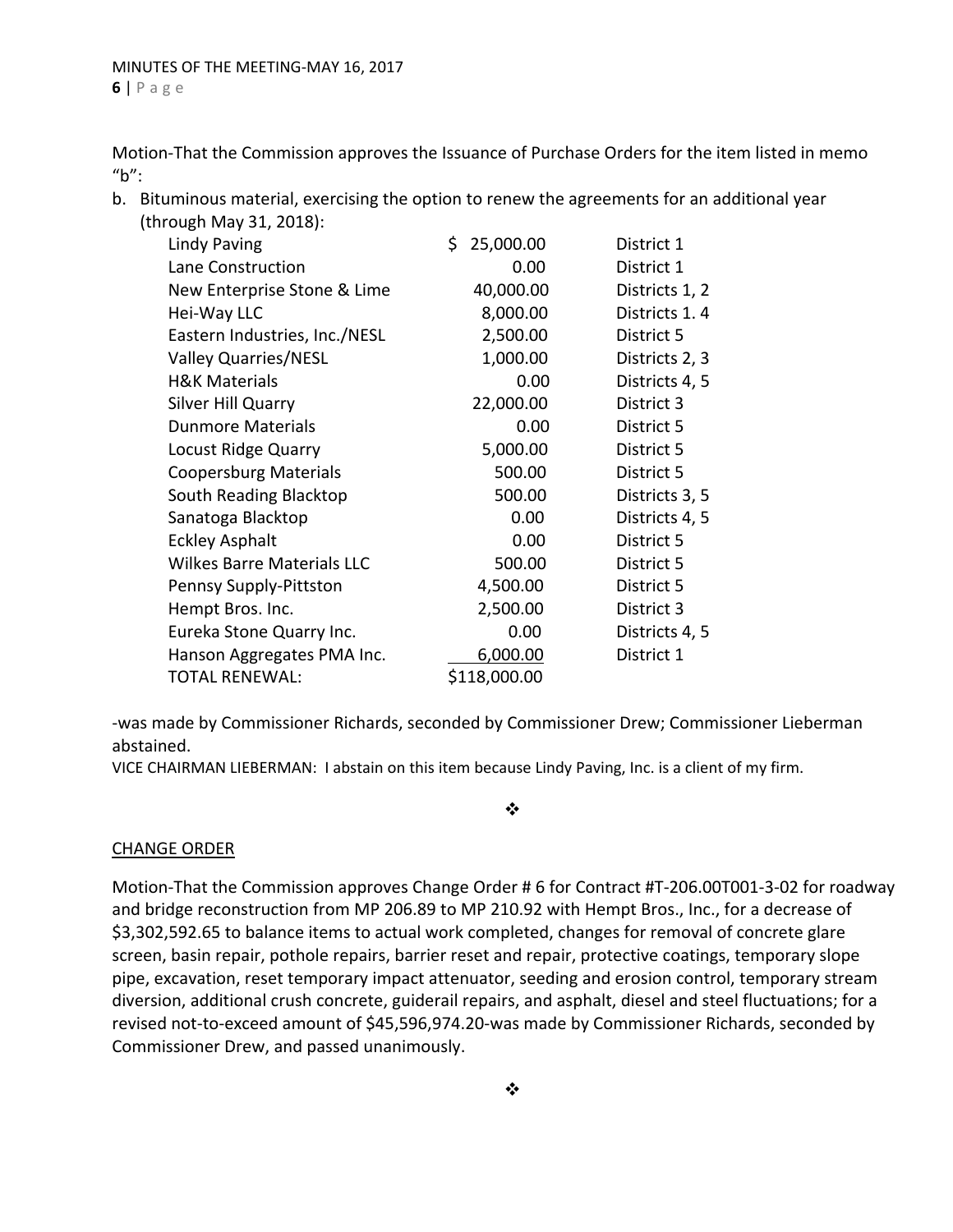## MINUTES OF THE MEETING‐MAY 16, 2017 **7** | Page

### **SUPPLEMENTS**

Motion‐That the Commission approves the negotiation and execution of the Supplemental Agreements for the items listed in memos "a" and "b":

- a. Supplemental Agreement #10 for environmental services for the I‐95/I‐276 Interchange project with KCI Technologies, Inc., for an increase of \$820,433.24 for ongoing permitting, wetland, stream and terrestrial mitigations tracking, construction consultation, environmental analysis and public and agency coordination; increasing the not‐to‐exceed amount to \$16,669,978.20;
- b. Supplemental Agreement #1 for open‐end design services with Arora and Associates, P.C. for an increase of \$294,000.00 to complete the design of the pavement resurfacing and retaining wall construction for Willow Grove Interchange; increase the not-to-exceed amount to \$1,194,000.00. was made by Commissioner Richards, seconded by Commissioner Drew and passed unanimously.

‐was made by Commissioner Richards, seconded by Commissioner Drew, and passed unanimously.

### ❖

### CALL BOX REMOVAL

Motion‐That the Commission approves the decommission and removal of all Emergency Call Boxes throughout the Turnpike System‐was made by Commissioner Richards, seconded by Commissioner Drew, and passed unanimously.

### $\bullet \bullet$

## RETIREE MEDICAL TRUST, OPERATING BUDGET & CAPITAL PLAN

Motion‐That the Commission approves the Fiscal Year 2018 contributions to the Retiree Medical Trust, the proposed FY 2017‐2018 Annual Operating Expense Budget and the Fiscal Year 2018 Ten Year Capital Plan for the items listed in memos "a" and "b":

- a. Transfer of up to \$2,500,000.00 per month to the Commission's Retiree Medical Trust for Fiscal Year 2018;
- b. Adopt the proposed Resolution and approve the Annual Operating Expense Budget for the 2017 2018 Fiscal Year in the amount of \$399,570,262.00;

‐‐was made by Commissioner Richards, seconded by Commissioner Drew, and passed unanimously.

**c. REMOVED FROM THE AGENDA. Approve the proposed FY 2018 Ten Year Capital Plan and grant approval for staff to procure long lead equipment items and advertise for the use of consultants, contractors and other necessary professional services to advance all phases of projects within the first two years of the adopted plan.**